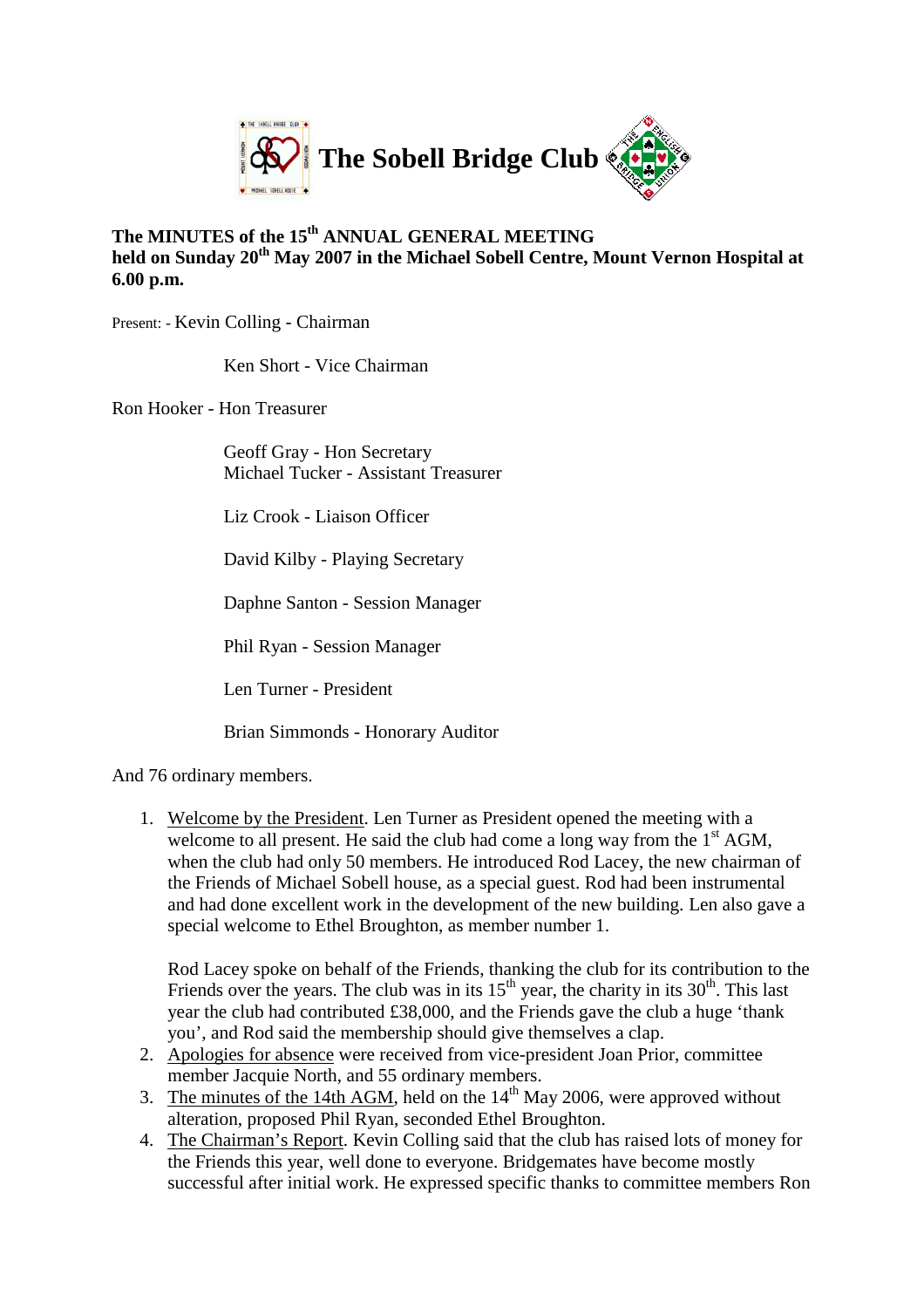Hooker, Geoff Gray, David Kilby and Sharon Christie, and separately to George Howlett and Joan Prior for the work involved in running the weekends away.

He commented about parking problems. We should restrict ourselves to the parking bays, and any complaints to session managers about being asked to move were unfair.

Kevin finished by presenting another cheque for £5,000 to Rod Lacey, for the Friends. 5. The Treasurer's Report. Ron Hooker went through the account summaries. He pointed out the following: -

Evening attendances were down by £800.

There had been a significant one-off expense of £6,000 for the Bridgemates, but this was offset by the fact we no longer pay rent on the Olwen Bettesworth Hall. We seem to have more people joining, but also more people not renewing, so these tend to balance.

Overall this year, we have had a decrease in surplus of £8,000, but, given the circumstances and exceptional expenses; we have done well, and have been able to make significant contributions to the Friends.

Ron finished by thanking Shirley and Michael Tucker, Ruby Stiles, Kevin Colling, Joan Knaggs and Ken Short for their help in collecting the fees.

- 6. Motion to Approve the Accounts. The accounts were approved, proposed John Wood, seconded Tony King.
- 7. The Hon Secretary's Report. Geoff Gray stated that membership now stood at 465, a little less than last year. Geoff Gray thanked Liz Crook and her helpers for providing the buffet after the
- AGM. 8. Proposed Changes to the Constitution. Geoff Gray said that the committee had no changes to propose, and he had received no proposals from other members.
- 9. Election of Committee Members. Geoff Gray asked that the committee be re-elected en bloc. This was agreed, proposed Doug Edmonds, seconded Lynne Mathys.
- 10. Election of Honorary Auditor. Kevin Colling expressed his thanks to Brian Simmonds for his work. Brian Simmonds was re-elected, proposed George Howlett, seconded Michael tucker.
- 11. Any Other Formal Business. Ruby Stiles asked if the minutes and the accounts would appear on the website, Geoff Gray said they would. John Wood said we should express our thanks to Asaf as our webmaster.

Isobel Williams asked that we should look for a replacement almoner, as she was no longer able to do the job decently. Kevin Colling responded that it was something the committee was considering, but it was good to see Isobel at the meeting, and up and about again.

Brian Simmonds expressed thanks on behalf of the club to the committee for being a solid base to the club's activities.

The formal meeting closed at 6.45 p.m., and was followed by the presentation of Championship Prizes.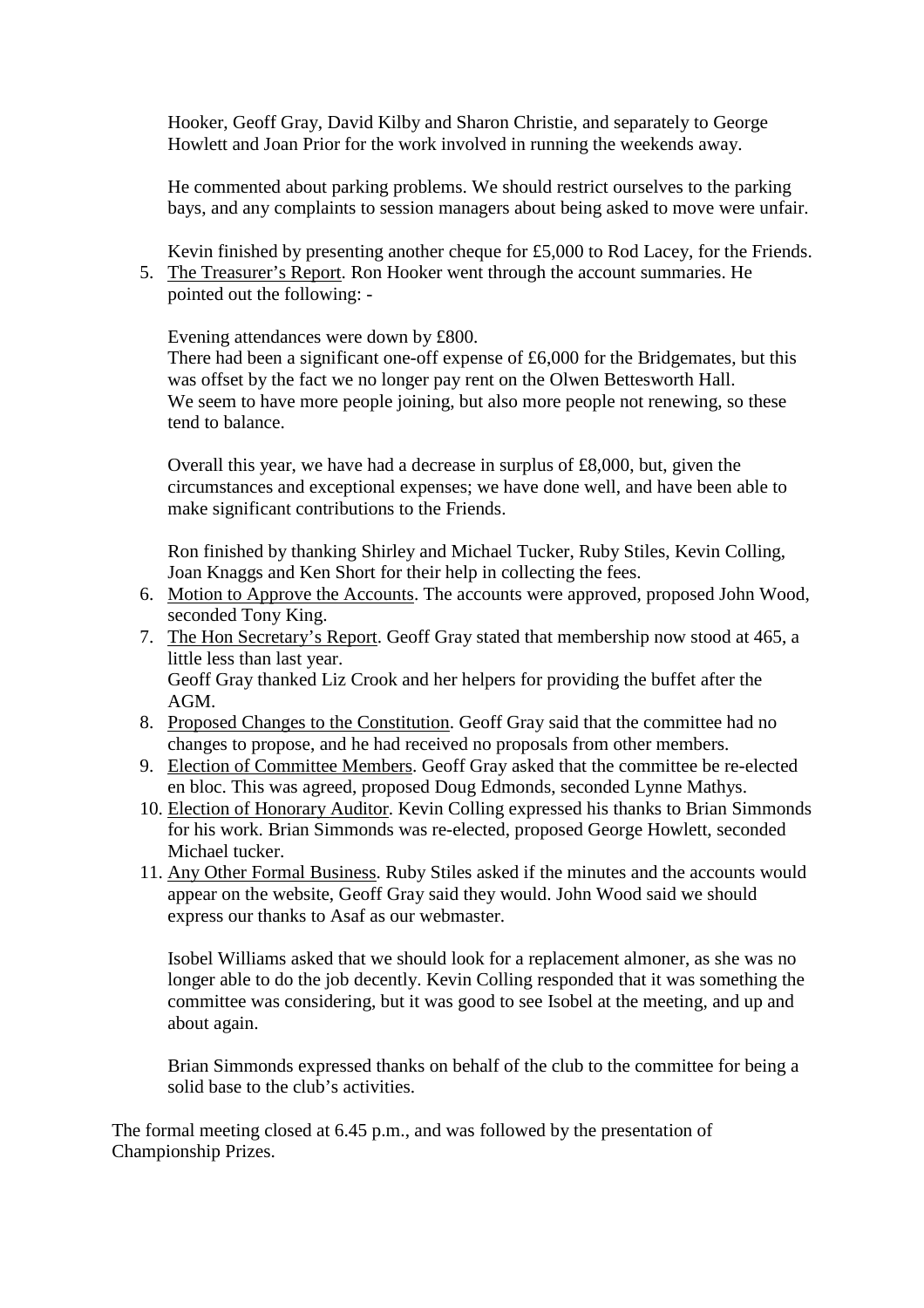George Howlett announced the prizewinners for the main sessions:

Broughton Trophy (Monday evening):

1 st Kevin Colling & John Wood

2 nd Phil Ryan & Looi Tan

3<sup>rd</sup> Stan Figiela & David Kilby

Ethel Broughton presented the trophy and plaques

President's Trophy (Tuesday evening):

1 st Kevin Colling & Catherine Stafford

2<sup>nd</sup> Christine Richmond & Mike Gentry

Len Turner presented the trophy and plaques

L and R Trophy (Thursday evening):

1 st Kevin Colling and Catherine Stafford

2<sup>nd</sup> Mike Gentry & Carina Young

3<sup>rd</sup> Adrian L'Estrange & Ted Clark

Brian Simmonds presented the L and R Trophy and plaques

The trophies for the Friday afternoon sessions:

Pairs Trophy

1 st Martin Isham & Lucy Rees

2<sup>nd</sup> Stephanie Hughes & Sue Ganney

Individual Trophies

1<sup>st</sup> equal, Lucy Rees and Martin Isham

Daphne Santon presented the trophies.

It was noted that, following the recent death of Lucy Rees, from now on the Friday afternoon trophy would be known as the Lucy Rees Trophy.

Graham Trophy (Friday Evenings):

1<sup>st</sup> Catherine Stafford & Mike Gentry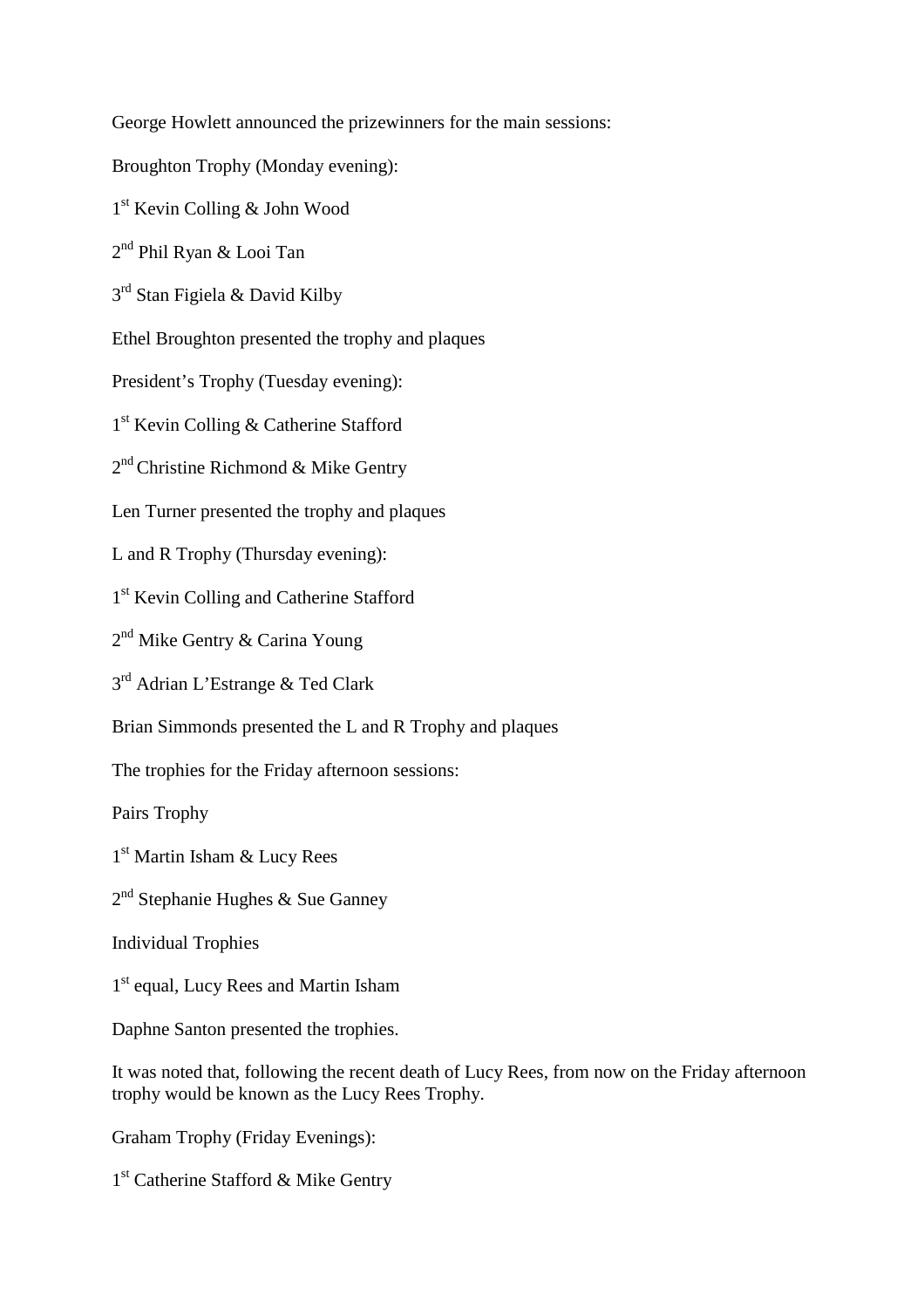2 nd Fiona Frais & John Francis

Ken Short presented the trophy and plaques

#### **ANNUAL AWARDS CEREMONY**

## **"An outbreak of "plaques" and a feeling of deja vue"**

In keeping with tradition the Annual Presentation of Awards Ceremony for the Club took place on  $20<sup>th</sup>$  May following the Annual General Meeting. Master of Ceremonies George Howlett introduced the proceedings by telling members present that he could have advised the engraver of the permanent trophies "As last year please" as the winners for each trophy were identical. However he was pleased that, aided by the introduction of awards for third place for Monday and Thursday competitions (in view of two sessions on those evenings) several players had made the podium for the first occasion! He congratulated Ted Clark, Adrian L'Estrange, Sue Ganney, Stephanie Hughes, Looi Tan, Fiona Frais, John Francis, and Carina Young on their first appearance in the winners enclosure!

Sadly Lucy Rees the joint winner of the Friday Afternoon Individual Trophy

has died since her success and the Cup and her trophy were accepted

by joint winner Martin Isham. Lucy was a stalwart for many years of the Friday Afternoon event.

Plaques were presented for first and second place in all competitions and third place in the Broughton Trophy and L & R Trophy with permanent trophies to all winners by :-

L & R Trophy – Brian Simmonds (who presented the trophy to the Club)

Friday Afternoon Trophies - Daphne Santon Friday Afternoon Organiser

Broughton Trophy – Ethel Broughton (membership no. 1!)

Graham Trophy – Ken Short Club Vice Chairman

President's Trophy – our President Len Turner.

# **2006/7 COMPETITIONS - RESULTS.**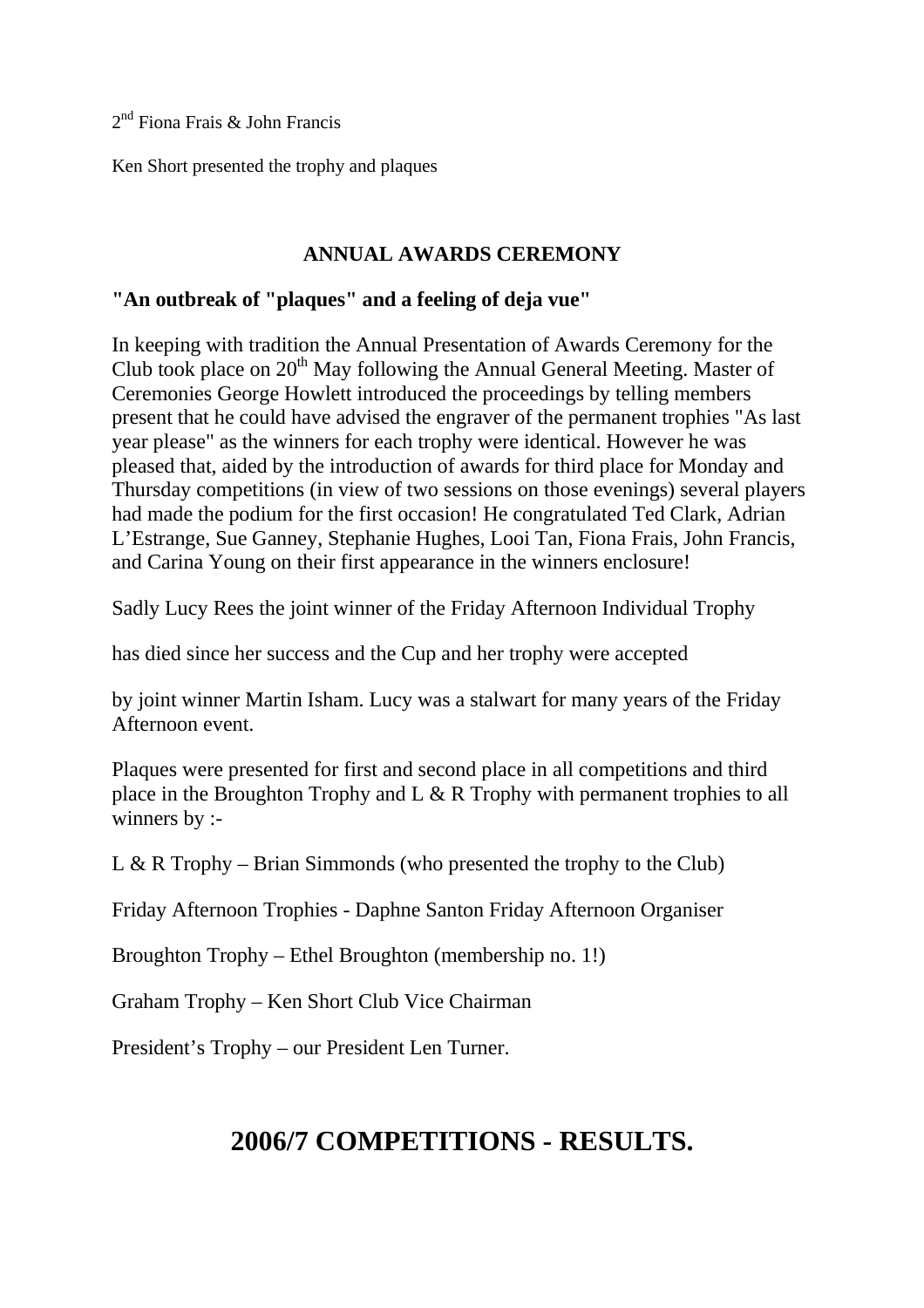

**President Len Turner displays the Annual Awards**

## **L & R TROPHY** (Thursday evening)

- 1<sup>st</sup> . . . 58.94% Kevin Colling and Catherine Stafford
- 
- $3^{\text{rd}}$  . . . 53.85 Ted Clark
- 

 $5^{\text{th}}$ ... 53.47 Brian **Bartlett** 



and Adrian L'Estrange Simmonds and Len

Brian Simmonds present the trophy to Catherine Stafford and Kevin Colling – three times winners of the event.

## **FRIDAY AFTERNOON INDIVIDUAL COMPETITION.**

- 1<sup>st=</sup> . . .562 MPs Lucy Rees and Martin Isham
- 3<sup>rd</sup> . . . 518 Stephanie Hughes
- $4^{\text{th}}$  . . . 492 John Walsh
- $5^{\text{th}}$  . . . 391 Sue Ganney

## **FRIDAY AFTERNOON PAIRS COMPETITION**

- 1<sup>st</sup> . . . 522 MPs Martin Isham and Lucy Rees
- 2<sup>nd</sup> . . . 391 Stephanie Hughes and Sue Ganney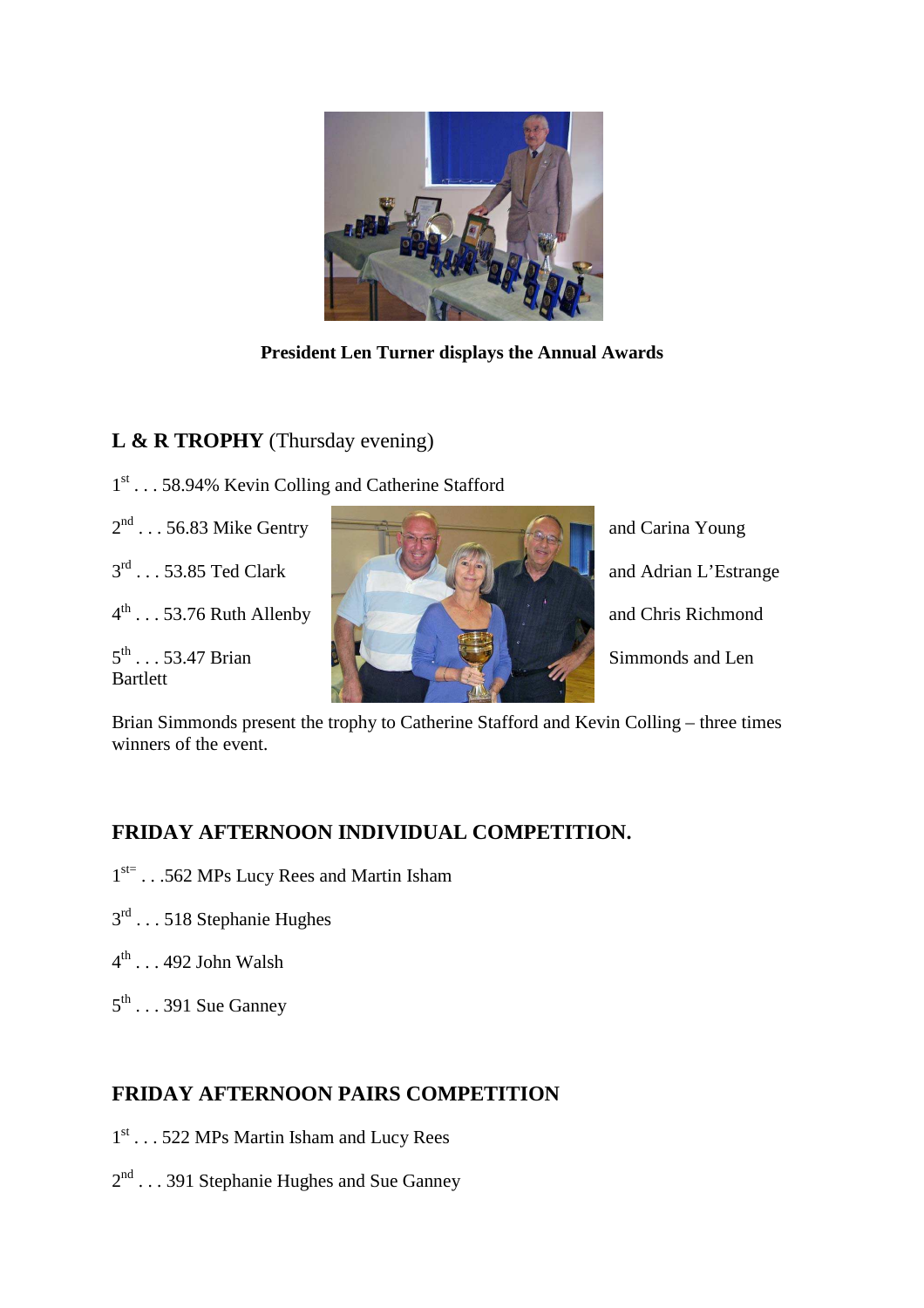- $3^{\text{rd}}$  . . . 322 Jennifer Hay and Roland Lewis
- 4<sup>th</sup> . . . 305 Roy Verden and Lilyane Weston
- $5<sup>th</sup>$ ... 293 Eileen and David Smithers



Martin Isham receiving First Place plaques for himself and Lucy Rees from Daphne Santon the Friday Afternoon organiser

## **BROUGHTON TROPHY** (Monday evening)

- 1 st . . . 61.75% Kevin Colling and John Wood
- $2^{nd} \dots 57.42$  Phil Ryan and Looi Tan
- 3<sup>rd</sup> . . . 55.64 Stan Figiela and David Kilby
- $4^{\text{th}}$  . . . 55.098 Anne and Doug Edmonds
- 5<sup>th</sup> . . . 55.096 Adrian L'Estrange and Ted Clark



Ethel Broughton presenting the Broughton Trophy to Kevin Colling and John Wood winners for the second year running.

**GRAHAM TROPHY** (Friday evening)